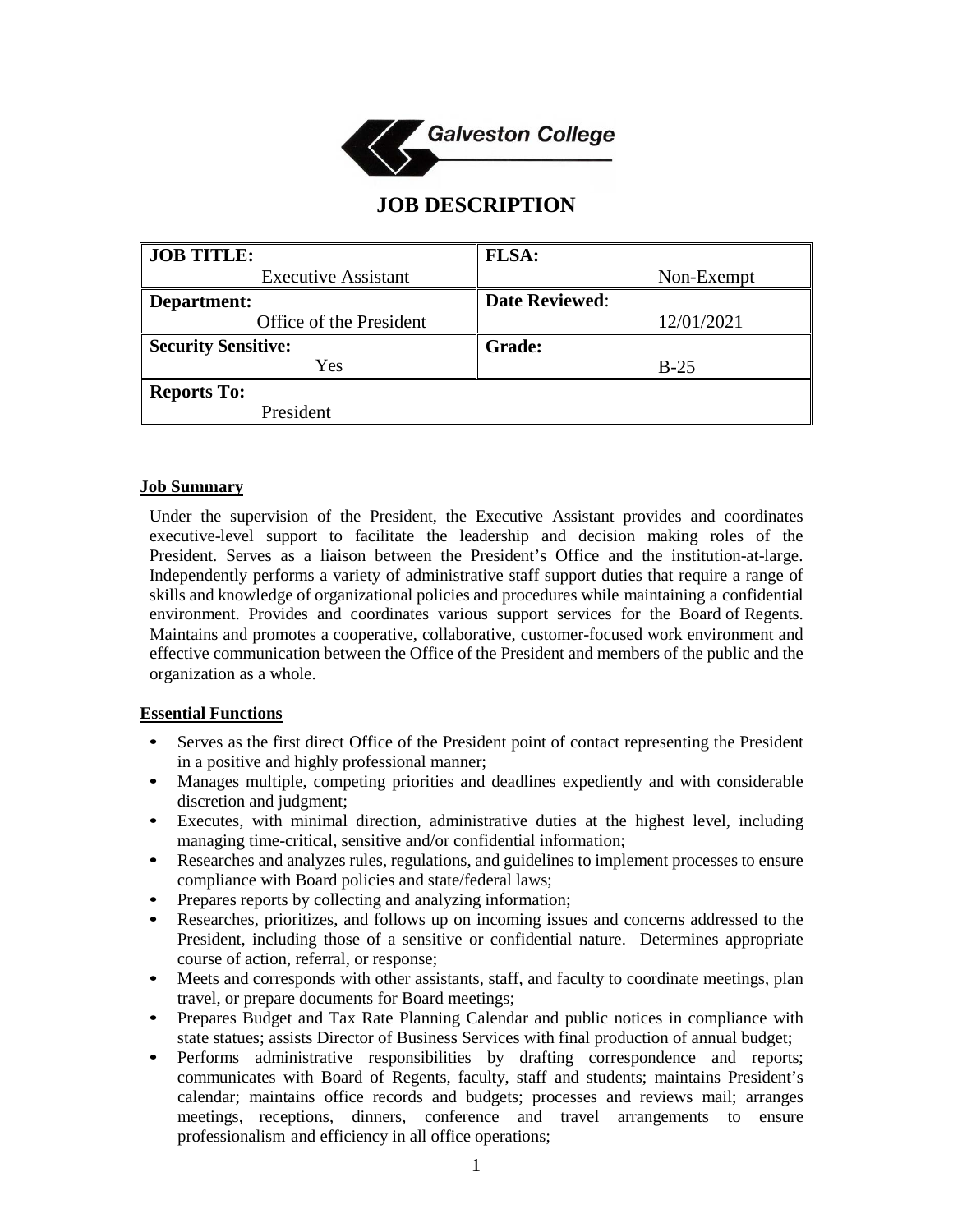- Serves as a liaison between the President and members of the administrative staff and faculty by soliciting ideas and information from, and providing information to, these groups to promote positive campus relations;
- Maintains a two-way communication flow with the Office of the President, the campus and external constituencies, including advisory councils, boards on which the President serves and other community agencies as necessary to foster positive community relations;
- Serves as a liaison between the President and other College administrators, members of the Board of Regents, public and private officials, various boards, faculty, staff, students, served by the College by communicating and/or interpreting policy, decisions, and documents issued by the College, gathering information and providing information to the President, and representing the President's Office on select college committees;
- Safeguards the confidentiality of College administration by exercising discretion in communicating information to faculty, students and staff served by the College, and in handling administrative records, files, and similar confidential items;
- Responsible for document destruction and archiving files and reports in the President's Office according to the Texas State Library and Archives Commission retention schedules and the College's records retention policies and procedures;
- Coordinates the flow of incoming and outgoing communications by drafting his/her own correspondence or letters for the President's signature, receiving, routing and/or responding to incoming communications and determining the appropriate office, department or agency for outgoing communications;
- Research and prepare responses to public information requests for review by the President;
- Assists the President in oversight functions by reviewing, monitoring, and approving College personnel action forms, reviewing correspondence and documents prepared by other offices for the President's signature, and compiling Board materials;
- Plans, organizes, and coordinates special events including but not limited to the procurement of the venue, food and beverages, invitations, and room set-up and audiovisual equipment;
- Facilitates the success of events hosted by the President's Office by scheduling events with appropriate offices and agencies, advising/contacting participants or invited guests, preparing agendas and programs, arranging for audiovisual and associated support equipment:
- Responsible and accountable for the publication of Board reports for regular, special, and committee meetings including the posting of notices ensuring compliance with the Open Meetings Act;
- Serves as recording secretary to the Board of Regents; completes Board meeting materials, posts agendas; maintains permanent record and files for Board of Regents; implements procedures adhering to legal requirements relating to Board minutes, agendas, posting of notices, executive session, elections, etc.; draft resolutions for review by College Attorney;
- Responsible and accountable for all aspects of conducting Board elections and ensuring compliance with state election laws including the coordination of the election process with the Office of the Galveston County Clerk and other entities in a joint election; prepares orientation materials for new Board member(s); ensures all required training guidelines are met;
- Assists members of the Board of Regents on College business;
- Serves as recording secretary to the President's Council;
- Responsible for maintaining web pages for the Board of Regents, President, and President's Council;
- Interpret, analyze, and advise staff on Board policies and Texas state statutes to ensure compliance;
- Liaison to and between the President and faculty, staff, students, and constituents;
- Makes travel arrangements for the Board of Regents and the President; completes documentation for travel approval and expense reimbursement; and reconciles credit card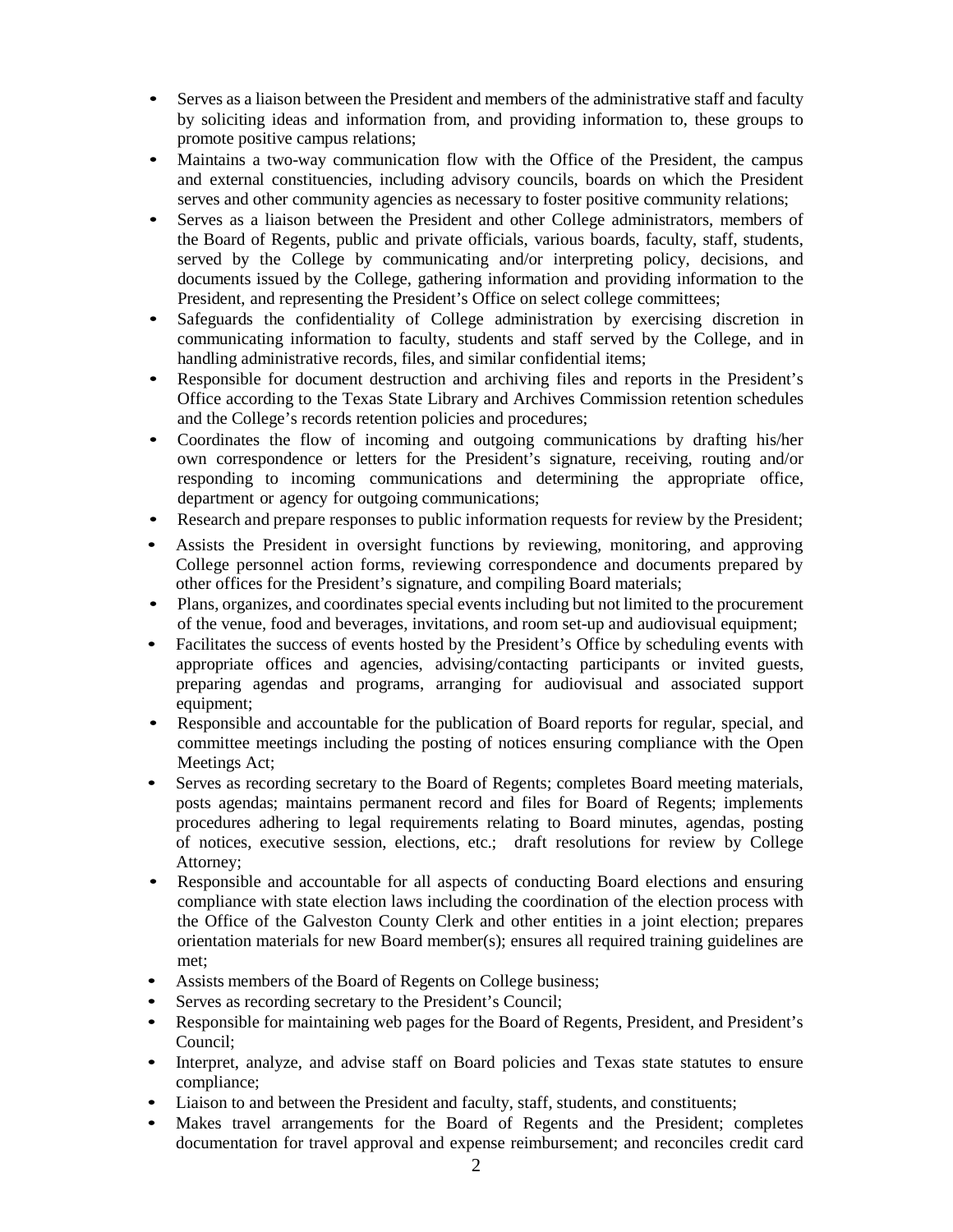statements;

- Manages routine administrative tasks for the President's Office, as assigned, including ordering supplies, processing invoices, monitoring certain budget accounts, etc.;
- Serves as a liaison for communication and operations with areas that report directly to the President;
- Manages the daily operations of the President's Office by collaborating and communicating effectively and providing leadership and guidance to other staff members;
- Assists the President with administrative duties associated with his/her appointment to regional or statewide offices; develop and implement processes for integrating procedures that comply with College regulations and procedures;
- Promotes a positive image of the College by greeting and receiving visitors to the President's Office, responding to inquiries from diverse College constituencies, providing authoritative information regarding College policies or decisions, referring inquiries or problems to the appropriate office or person, resolving problems, and following-up to determine the inquirer's satisfaction with the response;
- Maintains confidentiality of information exposed to in the course of business regarding students, supervisors or other employees;
- Exercise initiative in problem solving, organization, and managing multiple priorities while maintaining confidentiality and high quality customer service;
- Exercises independent judgments in decisions needed to keep President's Office functioning effectively in absence of the President;
- Resolves issues and advises others on various administrative resolutions in the absence of the President;
- Contributes to a safe educational and working environment by participating in all drills and training and being prepared to take action should a health or safety emergency occur;
- Requires the kind of teamwork, supervision, and personal interaction, that cannot be had in a home office situation; therefore, regular and predictable on-site attendance is a job requirement;
- Other duties as assigned.

## **Minimum Education, Skills, Abilities**

- Associate degree (Bachelors preferred) in related field and three to five years executive level support experience or an equivalent combination of education and experience.
- Effective oral and written communication skills are required. Requires a command of grammar, punctuation, spelling, and correct usage of the English language.
- Computer literacy is required and includes proficiency with word processing, spreadsheets, and presentation software.
- Excellent organizational skills are required.
- Must be able to work independently, use initiative, and make substantive decisions quickly.
- Ability to manage issues in a confidential nature. Requires professional attitude, tact and diplomacy.

## **Work Environment**

• Works primarily in a climate controlled environment with minimal safety/health hazard potential or work hazards. The position requires average agility and good physical condition. Ability to lift and carry moderately heavy materials weighing up to approximately 25 to 30 pounds. Work may require sitting, near vision use for reading and computer use, lifting, stooping, bending, stretching, walking, standing, pushing, pulling, reaching, and other physical exertion.

## **Special Requirements**